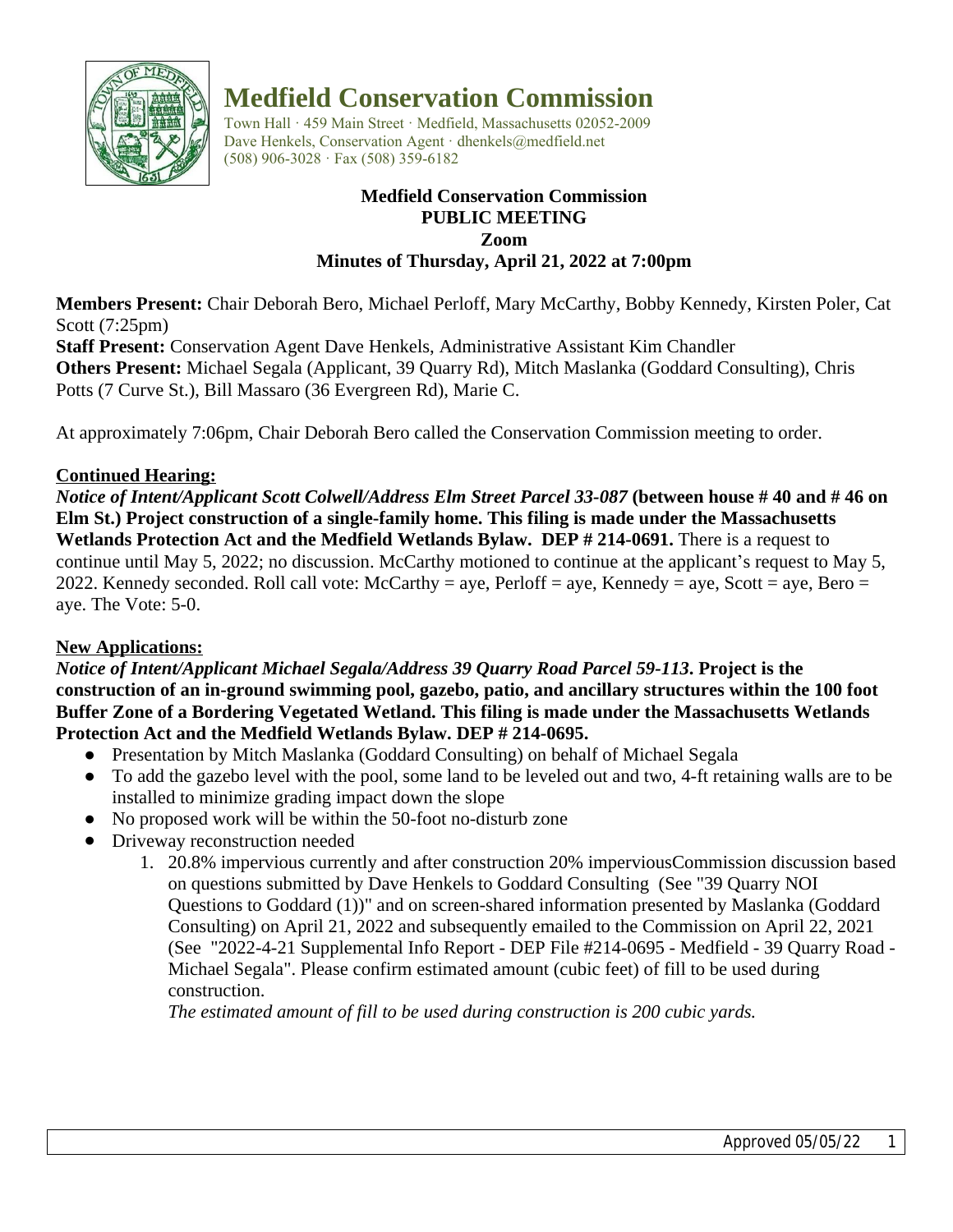- 2. Please provide details on any storm water/drainage changes that will impact the adjacent wetlands
	- *Drainage changes are not anticipated to impact the adjacent wetlands.*
	- *Drainage patterns within the 0-50 foot Buffer Zone will remain undisturbed.*
	- *The pool's construction will result in the reconfiguration of the house's three (3) roofdrains. This reconfiguration is not anticipated to impact the adjacent wetlands. Clean roof-runoff is proposed to mimic existing drainage patterns, by continuing to drain within the 100 foot Buffer Zone.*
	- *● Impervious surfaces on the site are proposed to decrease by net +/- 210 SF, decreasing stormwater runoff volume on-site.*
- 3. Confirm the number and type of trees are expected to be removed. *7 trees, 9 saplings, 27 shrubs, 3 vines, 32 ground covers*
- 4. Machine/equipment access, particularly to area of cut and fill. *Machine/equipment access will be from the driveway into the back lawn, where the area of fill is located.*
- 5. Provide detail on the impacts of construction throughout the project.
	- a) Clearing of vegetation to ground level. How will the organic debris be disposed? *Should occur from within the limit of work/erosion control barriers-;, invasive species shall be dug up and removed immediately to prevent spreading; existing ground cover shall be stockpiled in backyard to be protected and transplanted back to proposed retaining walls; shrubs/ground covering beyond existing wall shall be stockpiled to backyard to be protected and transplanted back to designated areas; saplings/trees shall be felled away from the wetlands and debris should be stockpiled and removed immediately.*
	- b) Where are the clearing operation landings or chipping locations? Will the limit of work (LOW) be staked by in advance?

*1 st – staking, 2nd – installation of (12-inch compost stocks staked at 10-foot intervals) erosion control barriers along staked limit. All construction should occur from within the limit of work/erosion control barrier, the clearing operation shall begin on backyard lawn and work towards the limit of work only as needed for equipment to reach vegetation. Chipping locations are proposed within the back lawn and driveway.*

- c) Invasive species removal is not addressed in the NOI. Proper management of this process should be defined. How will seed dispersal be managed? *After erosion control barriers are installed, invasive species shall be dug up and removed immediately to prevent spreading. Removal will be timed so seeds are not present on the plants. There are plans in place if they must be removed when seeds are present.*
- d) Site stabilization. What processes are being considered to achieve this? *Erosion control measures shall be installed prior to the start of work and are to be maintained throughout the construction period. Upon completion of erosion control installation, tree clearing and grubbing, the contractor shall initiate permanent stabilization practices during all phases of construction but not more than 10 days after the construction activity in that area has been completed. Only areas that can be reasonably expected to have construction work performed within 14 days of disturbance will be cleared at any one time. All disturbed areas shall be loamed and seeded and mulched as soon as practicable to avoid overland transport of sediment.*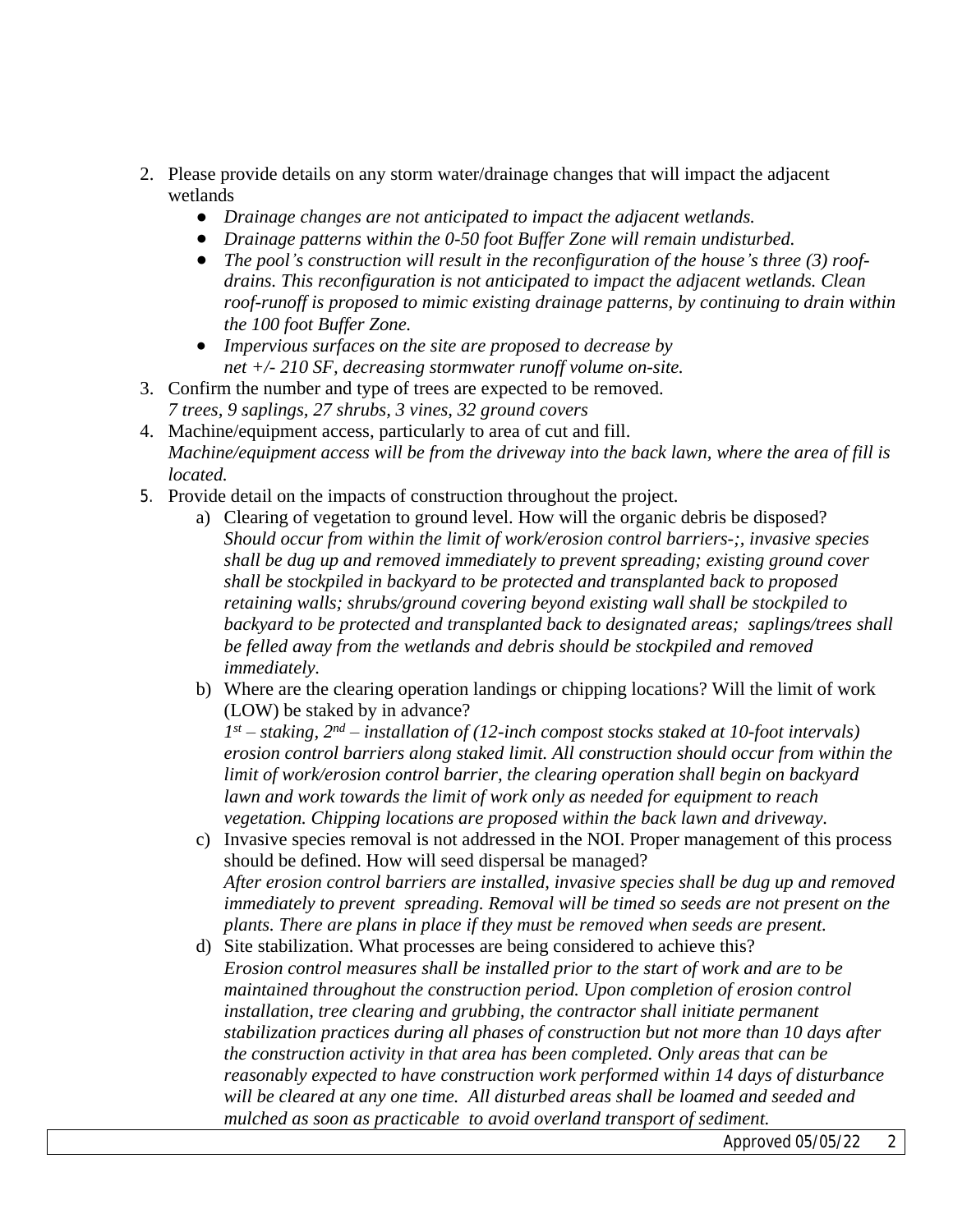e) Where are the laydown areas?

*Saplings and trees shall be felled away from the wetlands. Stockpile areas can be located in the backyard and driveway.*

- f) Provide a description of stumping and grubbing. *Root and stump removal will occur with an excavator/backhoe and shall be taken off-site.*
- g) Is soil restoration anticipated for all temporarily impacted areas? *Existing lawn areas shall be re-loamed and seeded with lawn grass seed. Non-lawn areas will be loamed and seeded with New England Wildlife/Conservation Seed Mix or similar seed mix.*
- h) Depth of swimming pool.
	- *Expected to be 7.5'–8' deep. Either fresh water or salt water*
- i) Definition of current drainage patterns versus those created by alteration. How will storm water be discharged? What mechanisms have been considered?
	- *● Drainage changes are not anticipated to impact the adjacent wetlands.*
	- *● Drainage patterns within the 50 foot (no-disturb)Buffer Zone will remain undisturbed.*
	- *● The pool's construction will result in the reconfiguration of the house's three (3) roof-drains. This reconfiguration is not anticipated to impact the adjacent wetlands. Clean roof-runoff is proposed to mimic existing drainage patterns, by continuing to drain within the 100-foot Buffer Zone.*
	- *● Drainage from the gazebo will infiltrate into the lawn.*
	- *● Impervious surfaces on the site are proposed to decrease by a net +/- 210 SF, decreasing stormwater runoff volume on-site.*
- j) Is mitigation being considered for loss of canopy?

*Yes, see question 5a for details. Additional plantings may need to be considered if the transplanted vegetation proves to be in poor health or exudes a suppressed growth habit.* 

- k) Are test pits necessary to insure soil stability? *No. A a test pit may be dug by the pool contractor for the structural work on the pool.*
- l) Is the area of lawn to be increased? *Yes, by a net +/- 250 SF.*
- m) Why is impervious fill used in creating the retaining wall? *Impervious fill is used to minimize the amount of water that might seep into the ground behind the retaining walls. This is a standard detail used for retaining walls, but the contractor may use regular fill as that is just as an appropriate material.*
- n) Confirm construction narrative on how the wetland adjacent to the concrete wall would be protected during construction, which includes keeping the existing retaining wall in place until the new retaining wall is installed.

*See question 5d for erosion controls and soil stabilization. The existing boulder retaining wall is anticipated to remain in place during the construction of new retaining wall and will likely be filled on top of with new fill.*

o) Pool water discharge area description and type of clarifying products to be used. *It would be discharged outside of the 100-foot Buffer Zone, in lawn area or proposed pervious driveway. Salt or chlorine will be used as clarifying products.*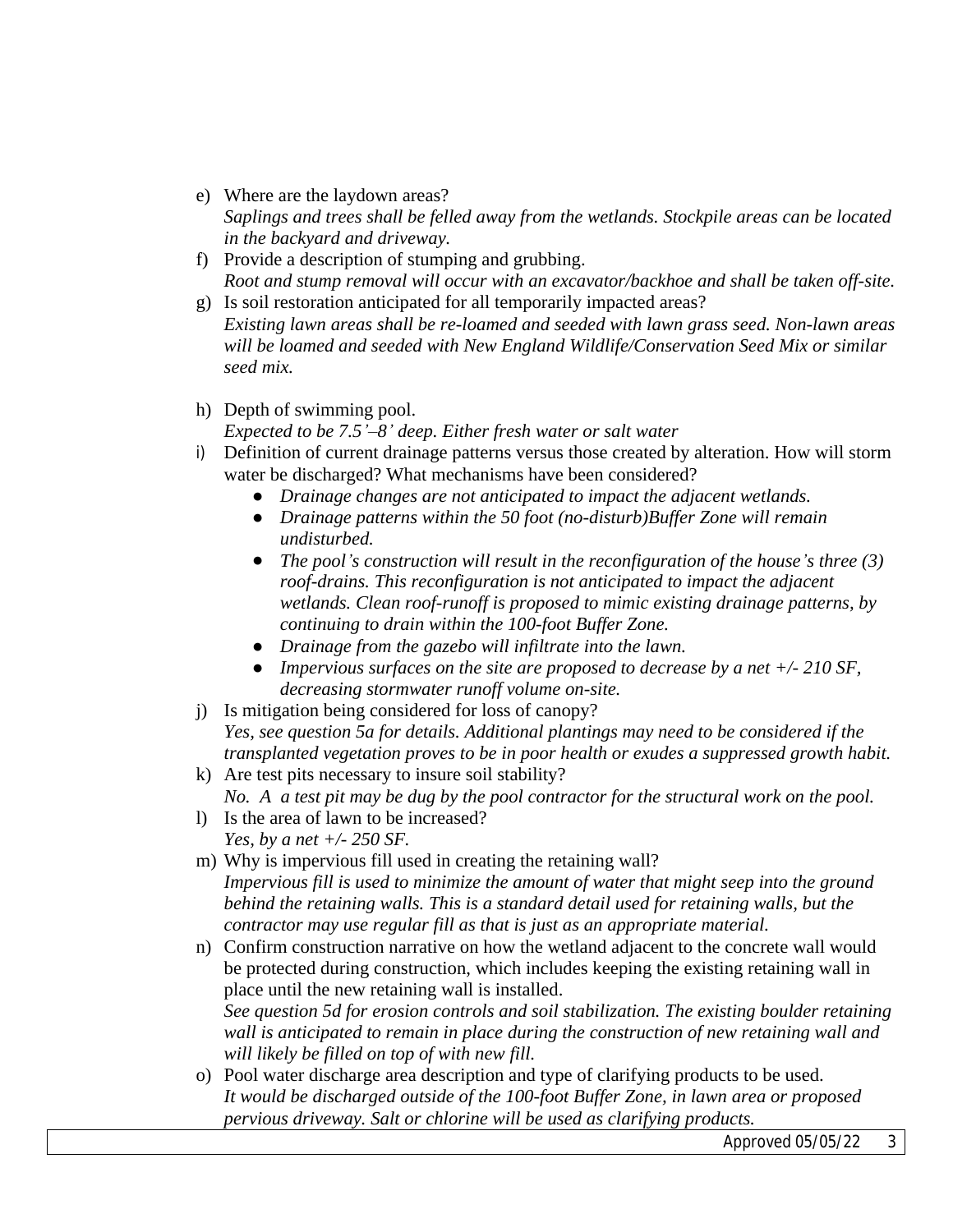- p) Is there use of new lighting anticipated? If so, what type? *Yes, low-voltage lighting is proposed for accent and safety.*
- q) Is a landscaping plan anticipated? *Yes, after all permits are acquired for the project. Only non-invasive plant species are to be installed for landscaping.*
- r) Will new footings be needed for the construction of the gazebo? Will that either be concrete, sonatube footings or helical piers. Helical piers would not require much ground disturbance. Sonatube footings should be hand dug. If concrete footings will be used, I would recommend that excavated soils be placed on a tarp so that the soil does not migrate.

*Yes. Given that the entire area of the gazebo construction is to be filled, the easiest footings to install would be precast or pour-in-place concrete footings.* 

*Conditions:* The Commissioners identified and discussed various areas of concern, including the project classification under the Rivers Act and the Wetlands Protection Act, and the Commission generally supported the issuance of an Order of Conditions containing specific conditions to address: stockpiling and how and where fill would be stockpiled, protected from the elements and managed to reduce and eliminate migration to and impact upon the resources, including use of erosion controls to prevent migration, jute matts for stabilization and sprinkling to reduce dust; stabilization of stockpiles and area surrounding gazebo/retaining wall during construction and until soil stabilization, including use of jute mats; management of invasive species to remove existing invasive species and to prevent introduction of invasive species with fill; landscaping plans including prohibition against invasive species and preference for native plantings; discharge of water with any clarifying agents towards driveway and away from resources; request for a revised plan from Legacy Engineering with notations on items of concern with feedback on impervious fill for retaining wall construction; clerical notation on revised plan to note that Vine Brook is interior to the bordering vegetated wetlands. Specific points made by commissioners included:

- 1. Add note to a revised plan indicating that wetlands and buffer zones are associated with Vine Brook.
- 2. Designate location of stockpile for fill. Place erosion controls around stockpile.
- 3. Invasive plants to be identified and removed by a licensed contractor.
- 4. Sprinkle water on hill below pool where the gazebo will go and place jute mats to stabilize the area until the retaining wall is built and the area behind it is loamed and seeded.
- 5. Pre-cast or pour-in concrete footings will be used for gazebo.
- 6. Request explanation from Dan Merrikin /Legacy Engineering for use of impervious fill behind retaining wall and calculations for building of retaining wall.
- 7. Use hose to discharge pool water away from wetland toward/to driveway.
- 8. Submit a landscaping plan. No invasives are to be included in plan.
- 9. Work will be completed within 3 years of the issue of this order.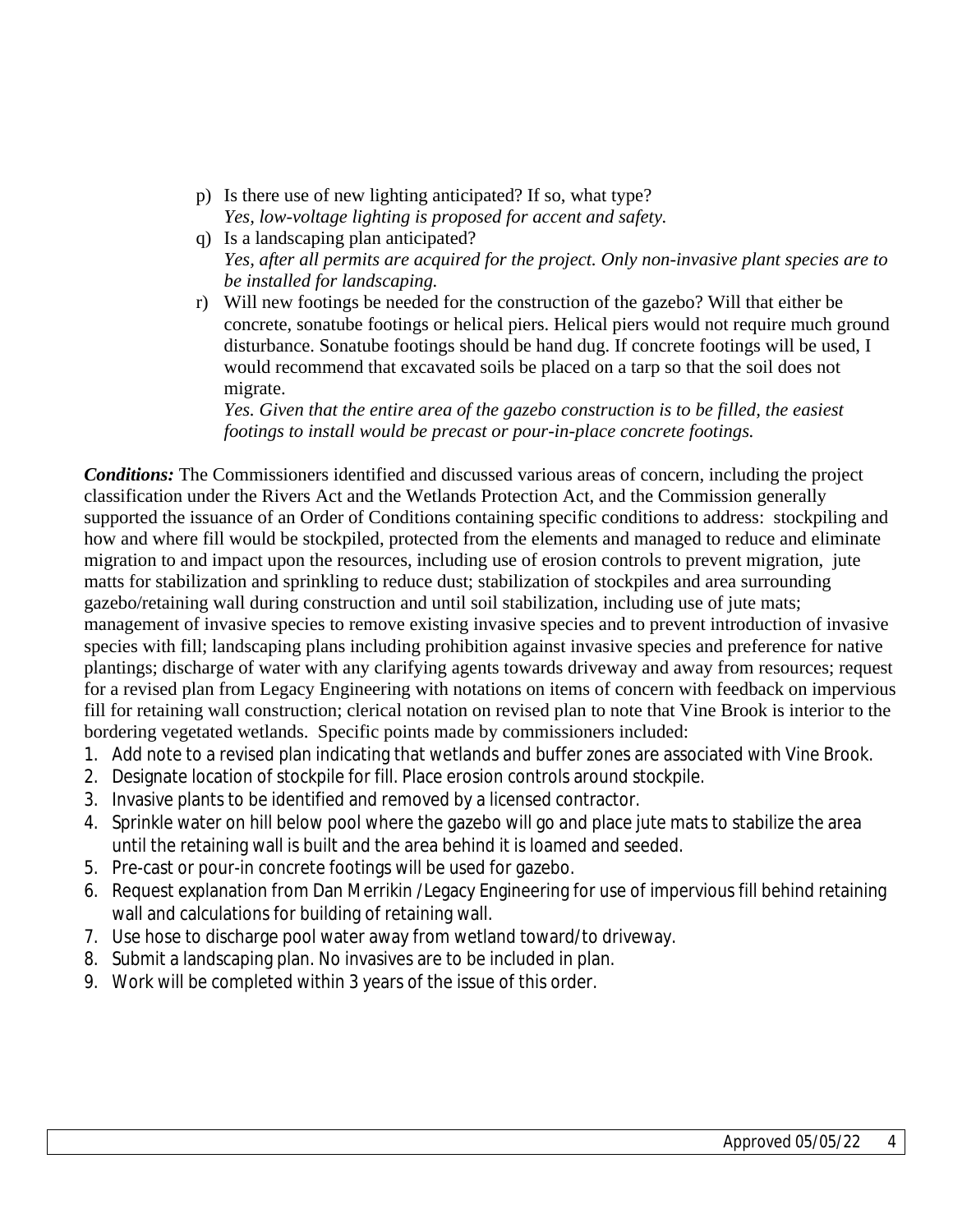Discussion among Commissioners regarding procedural next steps and consultation with applicant to determine applicant's turnaround time for providing revised site plan and detail with resulting request from applicant to continue the hearing to May 5, 2022 at which time the applicant would have submitted a revised plan and detail and the Commission would have a draft Order of Conditions with both applicant and Commissioners expecting to close the hearing on May 5, 2022 and issue an Order of Conditions. . Perloff motioned to continue the hearing to May 5, 2022 at the applicant's request. McCarthy seconded. Roll call vote: McCarthy = aye, Perloff = aye, McCarthy = aye, Scott = aye, Poler  $=$  aye, Bero  $=$  aye. The vote: 6-0.

## **Certificates of Compliance**

## *● Certificate of Compliance 136/138 South Street DEP # 214-0693*

Henkels noted that he and Kennedy went to the site to inspect the reconstruction of a small bridge in a riverfront area. The erosion controls were still up and functioning properly.

Poler motioned to authorize the agent to issue a certificate of compliance. Scott seconded. Roll call vote: Perloff = aye, Scott = aye, McCarthy = aye, Kennedy = aye, Poler = aye, Bero = aye. The vote 6-0.

#### *● Partial Certificate of Compliance # 1 and #4 Lincoln Court # MCC-003*

The Order of Conditions on this project was issued under the Medfield Wetlands Protection Bylaw only. That Order permitted construction of four- (4-) single-family dwellings at the site. Lot 19A (1 Lincoln Court) is beyond the Commission's jurisdiction. Lots 20A (3 Lincoln Court) and Lot 21 A (4 Lincoln Court) are beyond jurisdiction except for some portion of driveway and some grading. Lot 22A (2 Lincoln Court) has a section of common driveway and an eighteen-inch landscape wall located within the 100 foot buffer zone of an Isolated Vegetated Wetland (IVW) that is a certifiable vernal pool. This request for Partial Certificate of Compliance addresses just 1 and 4 Lincoln Court (Lots, 19A and 20A respectively). Henkels updated the Commission about his site visit and noted that he and Kennedy went to see the property. Henkels noted no concerns with the work performed. The current Order of Conditions expires on May 16, 2022. Henkels will contact the new owner to remind him that he will need to request an extension if work will not be completed by May 16, 2022. The Request for Final Certificate of Compliance is expected on May 5, 2022.

McCarthy motioned to authorize the agent to issue a partial certificate of compliance. Scott seconded. Roll call vote: Perloff = aye, Scott = aye, Kennedy = aye, McCarthy = aye, Poler = aye, Bero = aye. The vote 6-0.

## **Comments on Other Commission Projects**

• Chipotle, 230 Main Street: Applicant to come before committee with an RDA late May/early June. Planning Board requesting comments from all boards by 5/16/22. Bero suggests that the Commission send a letter noting generally that "If there are any resources in the area of the proposed project, the Conservation Commission urges the Planning Board to avoid permitting any work within 50 feet of the bordering vegetated wetland and within 50 feet of a vernal pool." Bero suggests the Commission have a general letter to send when comments are requested and no other specific concerns are identified and/or when the project will separately come before ConComm. Urge other boards to support the general principles that guide Con Comm in its decision making. Commissioners should familiarize themselves with the general principles.